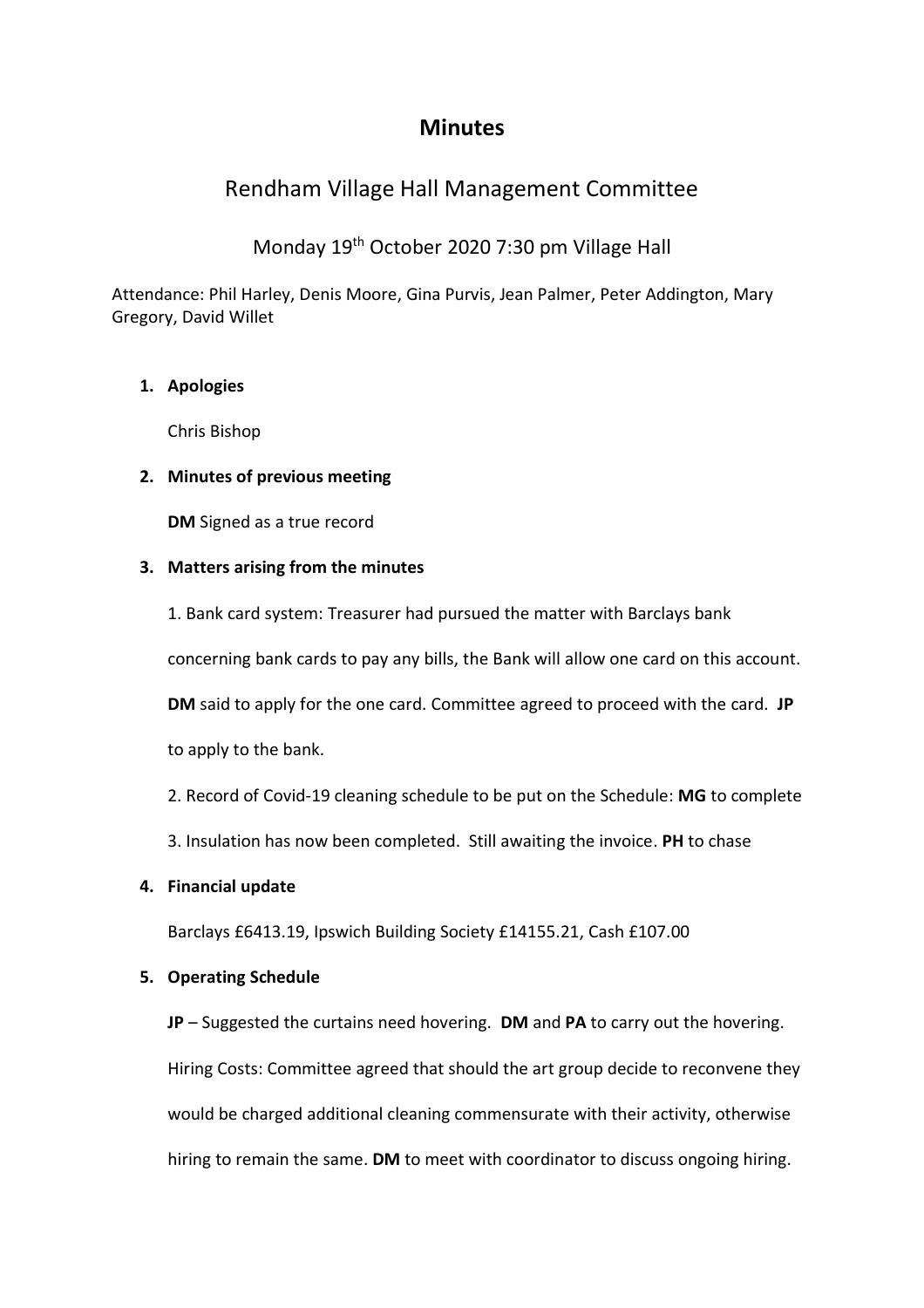Septic Tank: No need to empty in November as no one has used it

#### **6. Septic Tank/ Building improvements**

Toilet Taps to be changed, and the men's water heater as previously agreed. **DM** has in hand

**PA** suggested the swan neck tap to be put in the kitchen sink. Also suggested a water filter be fitted to the drinking water tap. Committee agreed to go ahead with tap and filter. **DM** to arrange the plumber and report back

Window repair on rear door. **DM** arranged replacement

Geoffrey from Juniper Barn used the marquis over the summer for outdoor café. In recognition of this, Geoffrey has offered renew the perimeter fence to the car park. Brought to the committee for information and referred to the church Deacons as the responsible authority.

Outside painting: Windows repaired. Following a delay by the contractor it is now apparent that the exterior paint work will not be carried out this season. As an interim measure it is proposed for exterior putty repairs to be carried out, the committee agreed. **DM** to action.

#### **7. Fundraising Events**

Nothing to report

#### **8. Covid 19 – Secure Measures**

Rendham Village Hall remains open for use as a Covid secure building available to users under strict compliance with the hiring agreement implementing additional Covid-19 procedures.